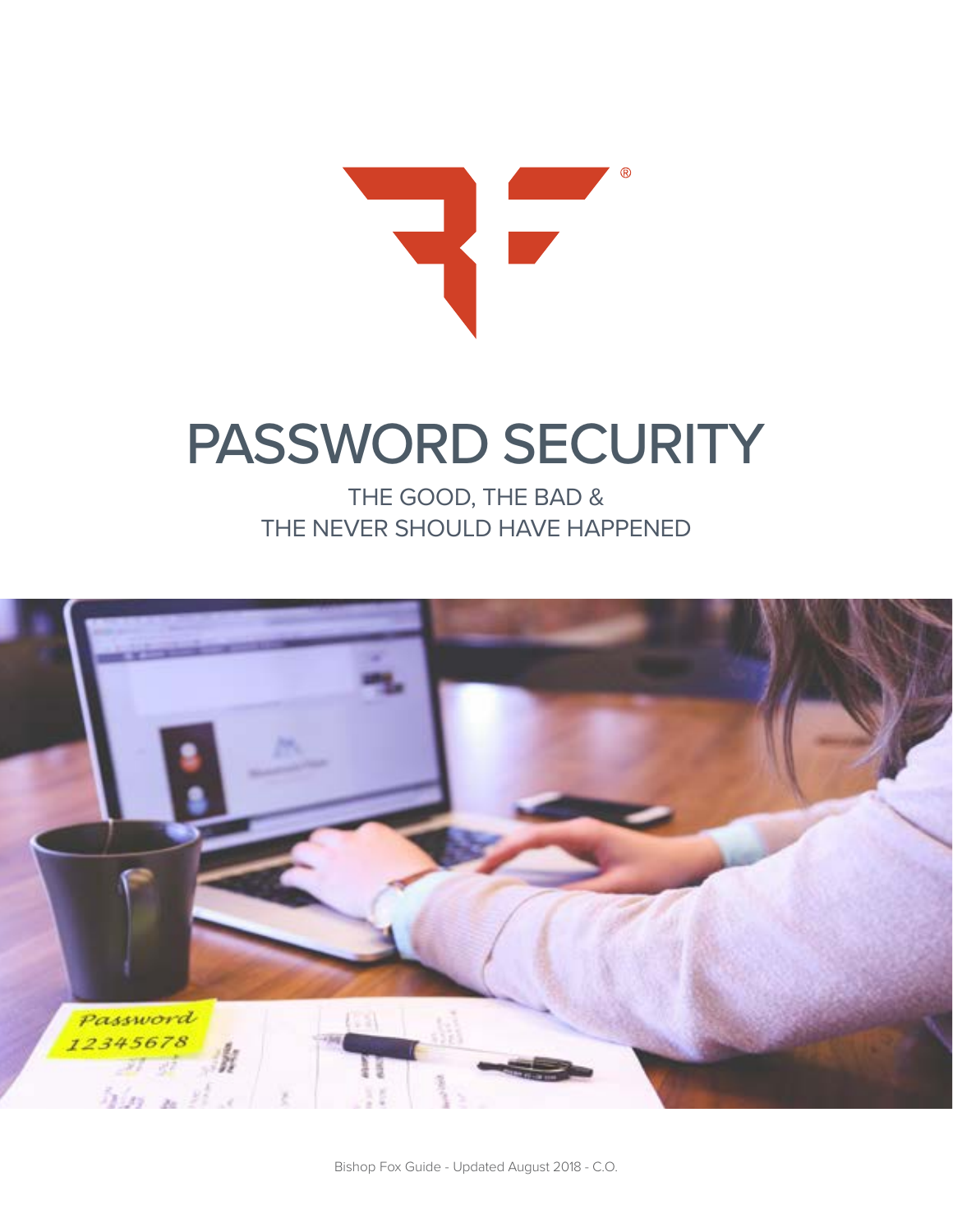# **CONTENTS**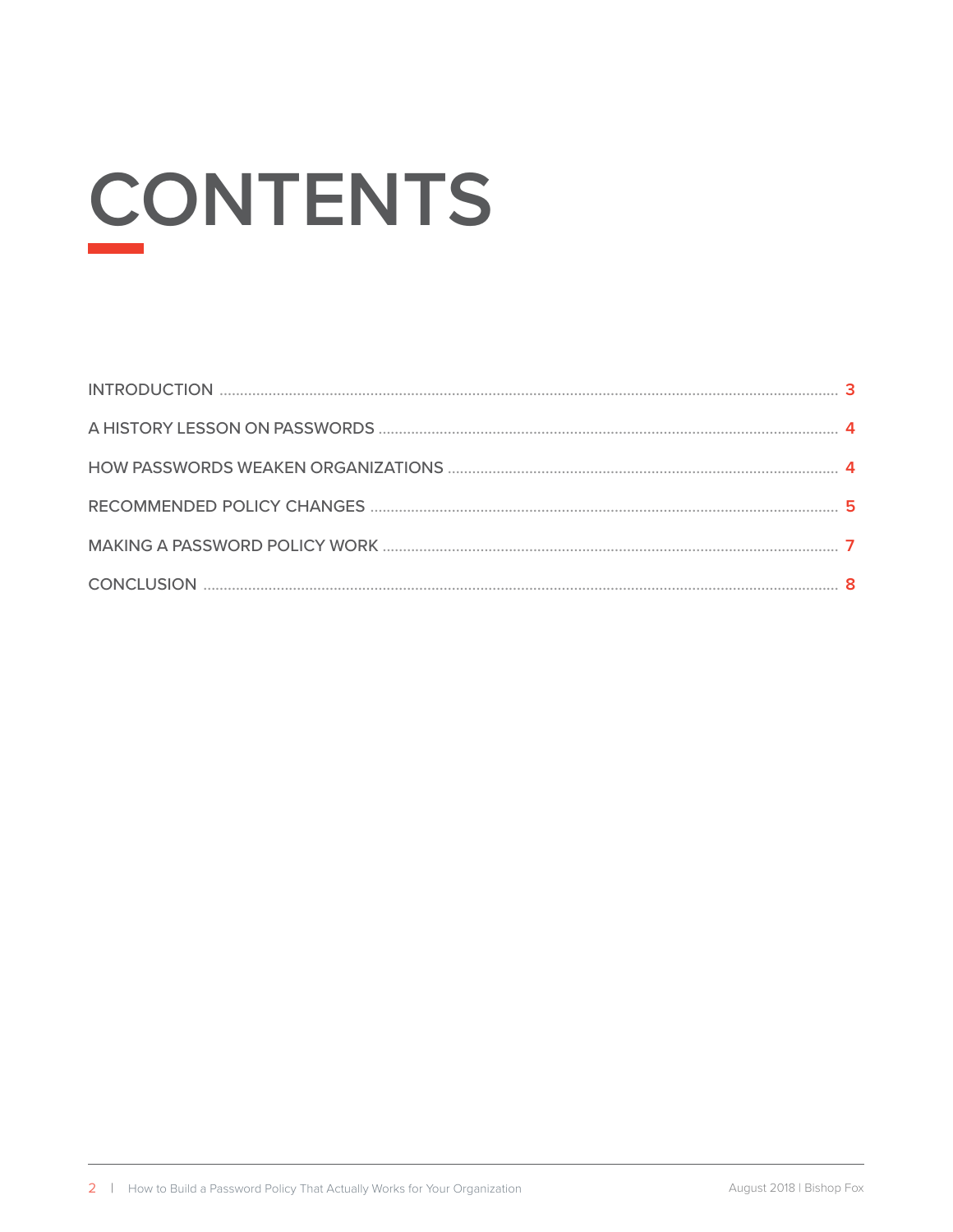## **INTRODUCTION**

While most organizations have a password policy that sounds technically secure, hardly any have a policy that benefits the organization, encourages strong passwords, and improves overall security. It's time to stop requiring capital letters, numbers, special characters, and frequent password updates. We are here to correct the outdated, misleading, and muddled logic when it comes to what makes a password secure.

#### **IN THIS GUIDE, YOU WILL LEARN:**

- The changes organizations should make to improve their password security
- Some recommendations for ways to help support these new changes
- Exceptions and customizations for creating a new password policy to ensure it works for your organization

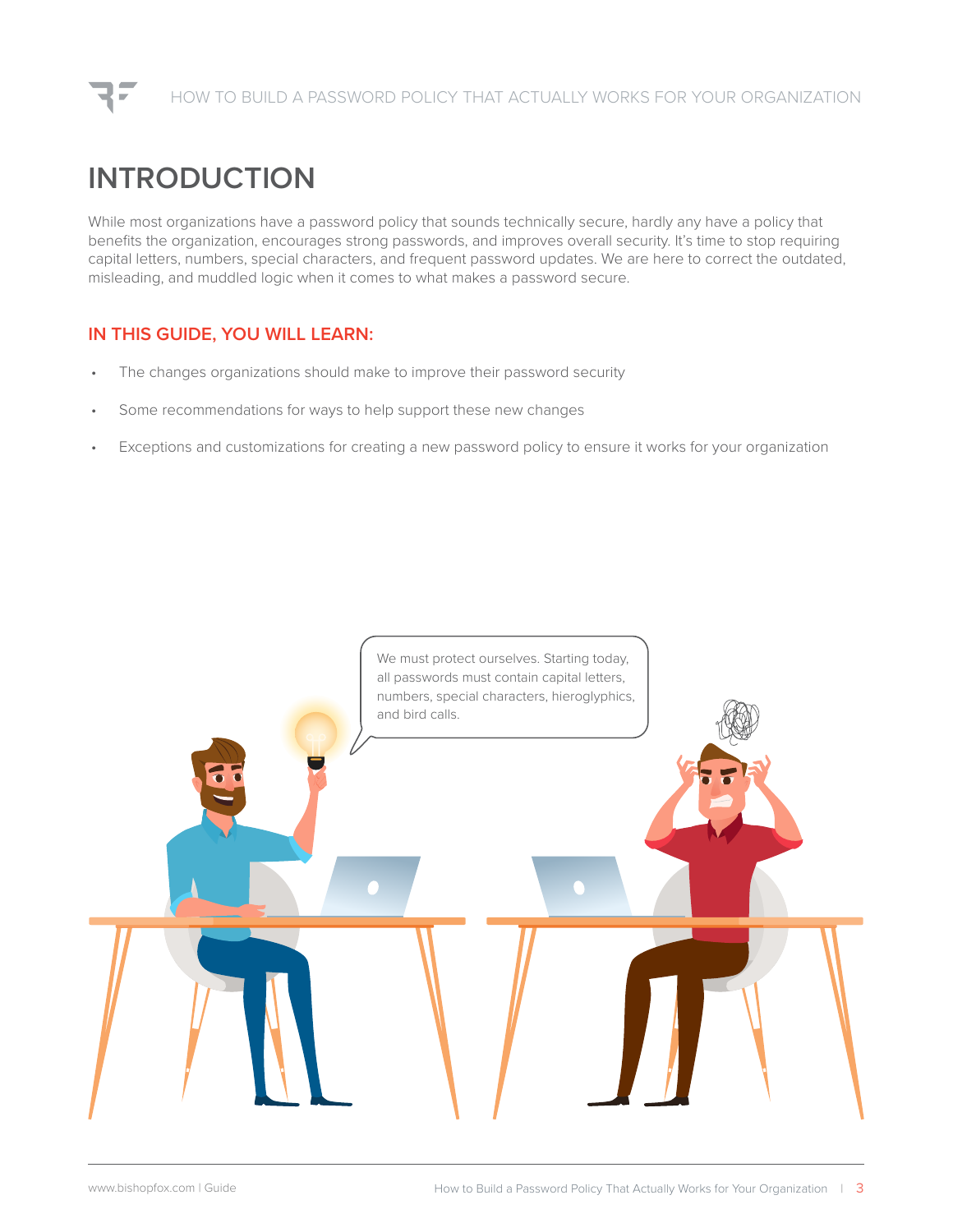## **A HISTORY LESSON** ON PASSWORDS

As passwords became prevalent with the increased adoption of computers and the internet in the late 90s, the tech industry started looking for guidance on what makes a good password. Enter: [NIST Special](https://pages.nist.gov/800-63-3/sp800-63b.html)  [Publication 800-63B: Digital Identity Guidelines](https://pages.nist.gov/800-63-3/sp800-63b.html), the official government list of recommendations regarding passwords. The first edition of this document by the National Institute of Standards and Technology (NIST) covered requirements for passwords, including the use of capital letters, numbers, and special characters, and the need to change them approximately every three months. The author has since come out and [apologized](https://www.wsj.com/articles/the-man-who-wrote-those-password-rules-has-a-new-tip-n3v-r-m1-d-1502124118) [about the first iteration of the NIST guidelines](https://www.wsj.com/articles/the-man-who-wrote-those-password-rules-has-a-new-tip-n3v-r-m1-d-1502124118), stating, "In the end, it was probably too complicated for a lot of folks to understand very well, and the truth is, it was barking up the wrong tree." The author and others worked to improve the document, and it has been updated regularly since then. It is now an excellent industry standard, but many organizations still follow advice from the original version and have not had a chance to catch up with the latest recommendations.

Let us take this chance to apologize on behalf of the entire security community for making you comply with those older requirements. We have learned, we have grown, and we know better now. With these new requirements, we are glad to say that passwords should become easier to remember and more secure in the future.

## **HOW PASSWORDS** WEAKEN ORGANIZATIONS

Before we dive into best practices, it's important to understand how hackers can use poor passwords against your organization. It's easy to think that that you will never be targeted, but the first thing a hacker needs before compromising an organization is a foothold into the network. Once they get access into a network, they can usually use that foothold to access practically anything. This has a lot to do with how networks are designed and accessed, but we won't dive into that here.

When Bishop Fox consultants need to guess passwords during an engagement, we don't pick one employee and focus our efforts on compromising their identity. Instead, we learn the email pattern of an organization (e.g., first.last@company.com) and pull a list of employees off a social media or directory website. From there, we try each email with one common password (e.g., Company123!). Almost every time, this method will work for at least a few accounts, and we gain the foothold we need.

For this reason, it doesn't matter who you are; you are a potential target.

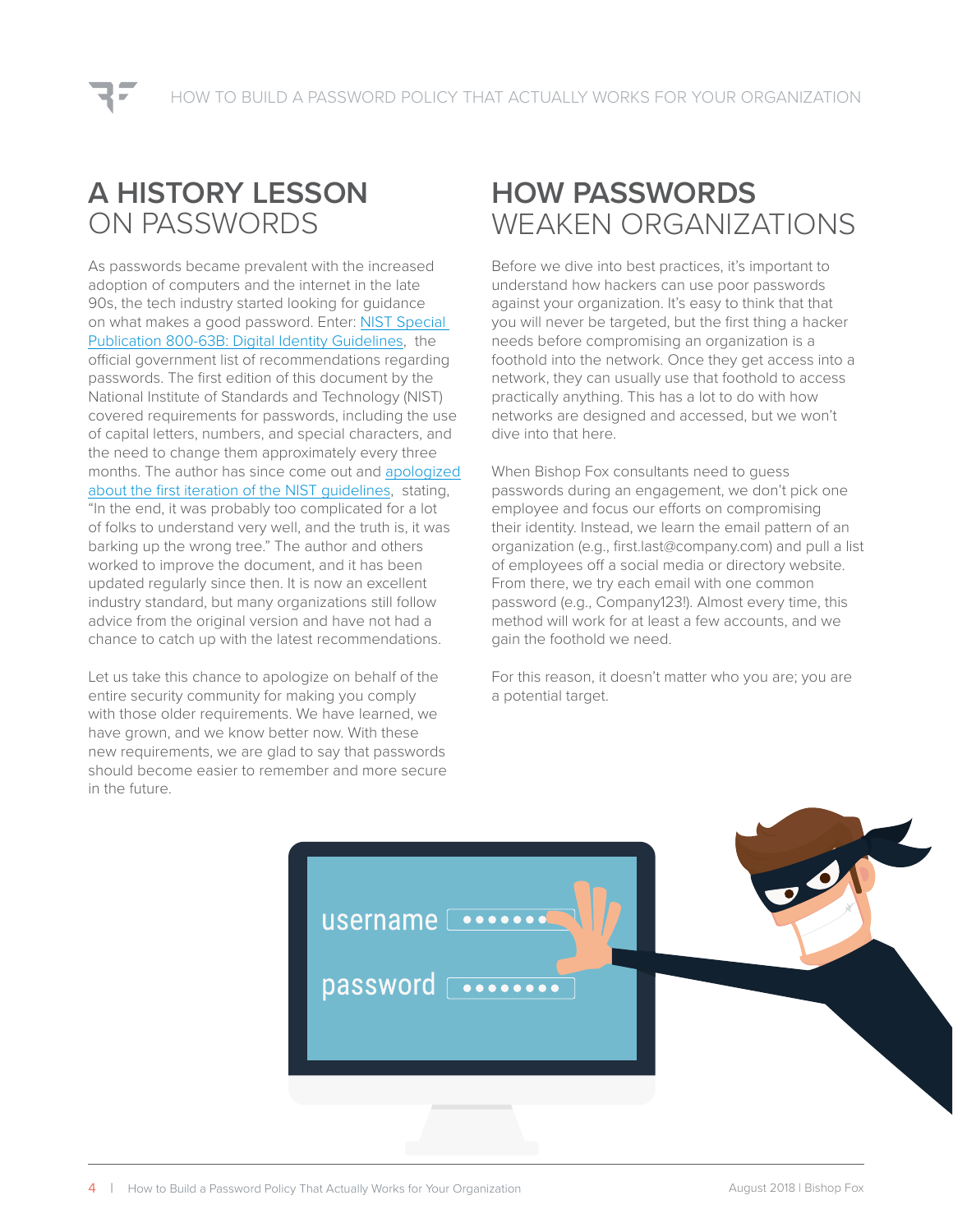## **RECOMMENDED** POLICY CHANGES

#### **STRONG RECOMMENDATIONS FOR CHANGES TO A PASSWORD POLICY:**

#### RULE 01

#### REQUIRE LONG PASSWORDS

Password length is the most important aspect to a strong password. When implemented correctly, a 15-character password is essentially impossible for hackers to brute-force. (Refer to section 5.1.1.2 in NIST 800-63B for technical details on what a correct implementation requires.) If your organization can implement the recommendations outlined in the rest of this section, we recommend that your password policy require at least eight characters; if the organization can't implement all the requirements, we recommend the minimum length be made longer to compensate.

#### RULE 02

#### DON'T REQUIRE NUMBERS, CAPITAL LETTERS & SPECIAL CHARACTERS

Research shows that when password policies dictate that users must include capital letters, numbers, and special characters, frustrated users are likely to take shortcuts and use the same pattern for every password they create. While users should still be able to include uppercase letters, numbers, and special characters, they should not be forced to include them. Also, there will always be people who do only the bare minimum. For example, Company123! fits almost every common character requirement, but it's still a poor password. Ultimately, requiring multiple character sets is unnecessary, only makes things more complicated, and still allows for poor passwords.

#### RULE 03

#### DON'T REQUIRE UNNECESSARY & REGULAR PASSWORD CHANGES

The policy of changing passwords on a regular cycle is old-school logic and perpetuates the use of weak passwords. Instead, have your employees create one strong password and use it for the duration of their career at your organization. The only times you should ask employees to update their passwords are when passwords are breached or otherwise compromised. Without this requirement, there is no reason for employees to use passwords based on the season or other minor variations of the same password.

#### RULE 04

#### IMPI FMENT SINGLE SIGN-ON (SSO) WHERE POSSIBLE

Implement an identity provider that supports a single sign-on protocol (such as SAML) so that a user can log into a single ID to gain access to connected systems. This will help reduce the number of separate credentials employees have to memorize to access their accounts. When employees must remember the credentials for multiple accounts, many will use small variations of the same password, keep all their passwords in a file on their computer, or use the old classic: a sticky note next to their monitor.

#### RULE 05

#### BAN YOUR COMPANY NAME & ALL RELATED WORDS

One of the most important aspects of a good password policy is that it is enforceable. You can have the best fine print in the world encouraging people not to use common words, but if you don't hold people to it, they will do so anyway. We highly recommend that you have a system in place that will allow you to ban certain passwords from being used.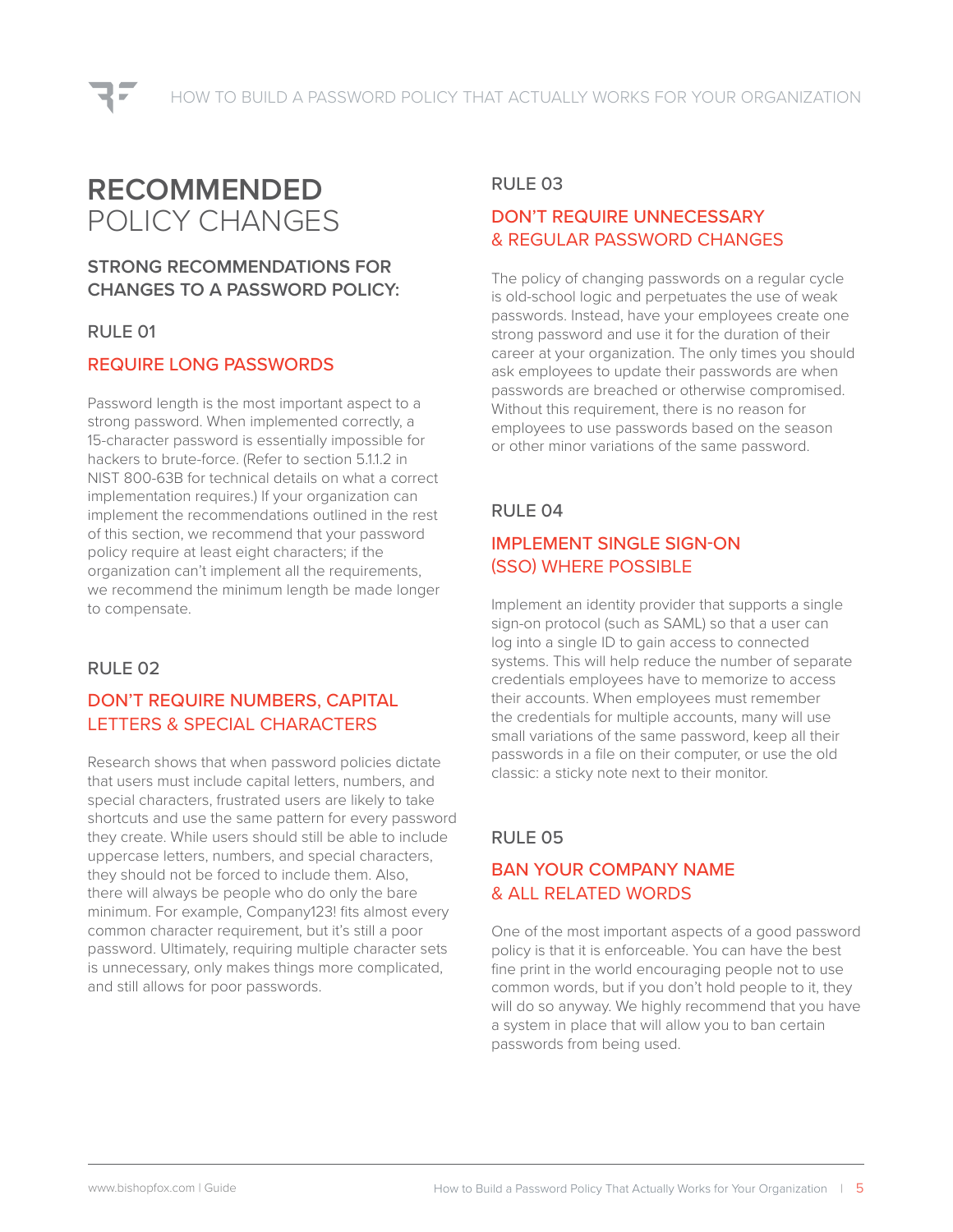#### THIS SHOULD INCLUDE:

- All the words in the dictionary
- Your company name
- Names of all your products
- Company or product names combined with numbers
- Seasons or years
- Other words or vocabulary related to what your company does
- Generated lists of the most popular passwords

There are several data sources, e.g., [SecLists,](https://github.com/danielmiessler/SecLists) that regularly compile large lists of common passwords. You can download the list and then add items specific to your company.

#### **OPTIONAL IMPLEMENTATIONS FOR ORGANZATIONS:**

#### RESOURCE 01

#### USE A PASSWORD MANAGER

There are many password managers, like LastPass, 1Password, and KeePass. They all have advantages and disadvantages. Some are web-based and attached to your browser, whereas some are downloaded directly on your machine. A password manager is designed to only require one master password to access all your passwords. The password manager generates strong passwords that are stored and, if attached to the browser, auto-populated into known websites so that you can easily log in.

#### AS EFFORTLESS AS THIS SOUNDS, THERE ARE SOME CAVEATS:

- Password managers must have strong master passwords
- Some password managers do not support multifactor authentication (MFA). Choose one that supports MFA.
- Do your research to understand each provider's pros and cons.
- Password managers cannot populate passwords for the computer itself, so have a policy for this password.

#### RESOURCE 02

#### IMPLEMENT MULTI-FACTOR AUTHENTICATION (MFA)

MFA makes logging in a two-step process. The most common practice is to enter your password and receive a push notification on your phone that you would accept. Mobile applications like Duo, Microsoft Authenticator, and Authy make adding MFA simple. We think MFA is great, and absolutely recommend organizations to implement it. While MFA is not a magic bullet, it does make it much harder for an attacker to exploit a bad password.

You might be thinking to yourself: But what if my system doesn't allow me to put these types of enforcements in place? An excellent question.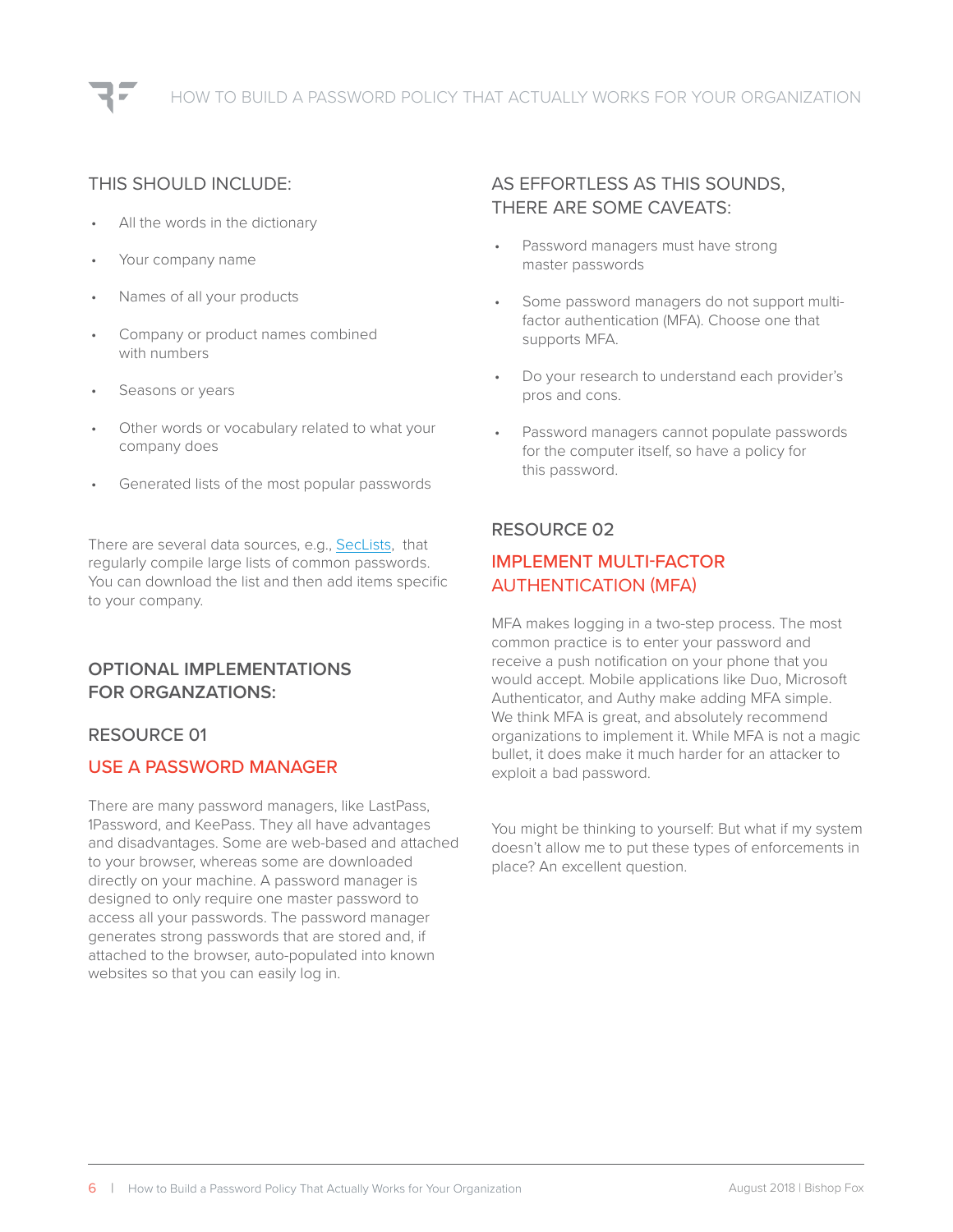### **MAKING A PASSWORD** POLICY WORK

The recommendations in this document were written for professional organizations and for those who are creating and enforcing password policies. There will be exceptions to these suggestions since every organization is different and handles different data. Please consider the following cases and include exceptions and customizations when updating your organization's password policy:

#### **OFF-THE-SHELF SOFTWARE DOESN'T ALWAYS SUPPORT WHAT YOU DO.**

Many companies use off-the-shelf software that don't allow certain flexibilities when it comes to enforcing password policies.

#### SOLUTION 01

#### IDENTITY PROVIDER IMPLEMENTATION

SSO can act as a gateway to your network and various platforms that you ask employees to log into. Identity providers tend to be security-focused, so you can find an SSO solution that allows the password controls you desire to help enforce better security and password policies.

If SSO is not possible, encourage your employees to rely on a password manager. If you can't deploy and support a password manager, have employees memorize one strong password and use it for all accounts on corporate-owned systems. However, users must remember to use separate and unique passwords for third-party accounts since you cannot verify how the third-party protects or stores account credentials. This is a good reason to encourage and support the use of a password manager; this lifts the burden of keeping track of which services are safe to use the same password on.

#### SOLUTION 02

#### EMPLOY GET-BADPASSWORDS4 OR SIMILAR SERVICE.

Get-bADpasswords is a free PowerShell script available in GitHub that allows Active Directory (AD) administrators to scan directories and compare them against lists of compromised, weak, or non-compliant passwords. The software is designed to work with AD, but a similar idea could be adopted to work with other programs. [Get-BadPasswords](http://flemmingriis.com/get-badpasswords/)

#### **RECOMMENDATIONS CANNOT BE IMPLEMENTED EVERYWHERE**

If your company has been around for over 40 years, chances are you have some old homegrown systems that might not allow you much flexibility when it comes to implementing user-friendly password policies. Even some more recent solutions may not completely implement recommendations such as MFA. Additionally, some situations may not easily allow the implementation due to their nature, such as company email accounts that do not have an associated user (e.g. contact@company.com).

#### SOLUTION

#### **POLICY EXCEPTIONS**

Always allow room for exceptions in your policy and put in mitigating controls to minimize the risk. For example, consider placing legacy systems on their own separate network or behind a VPN. For shared email accounts, forward email from those accounts to the individual accounts of users responsible for them and disable regular access to the shared accounts. Finally, increase monitoring of systems and accounts that cannot implement the normal recommendations.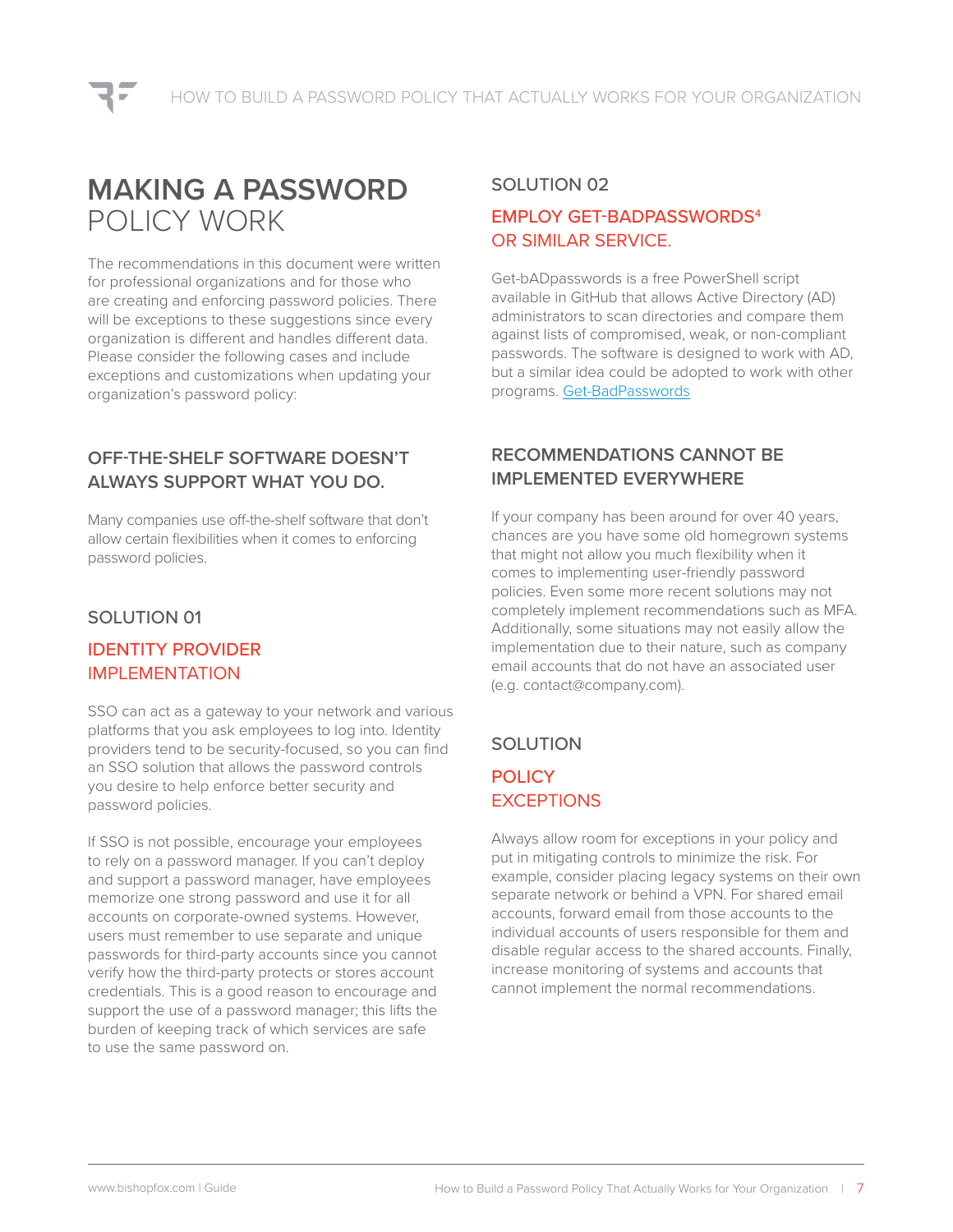#### **TYPE OF INPUT DEVICE**

A blanket password policy should always be devicespecific. When we talk about password policy in this document, we are referring to any device that has a keyboard. Don't accidentally force your employees to use a 15-character code to go the bathroom.

#### SOLUTION

#### DETAILED DEVICE SPECIFICATIONS

Specify the type of devices the policy refers to and avoid any confusion.

#### **USER ACCESS**

The recommendations in this document may not apply in the case of privileged users with access to highly critical data or systems, such as system administrators with back-end access who manage accounts related to security, safety, or military weapons.

#### SOLUTION

#### POLICY ADJUSTMENTS

Consider risks associated with these accounts when creating policies and adjust the policy as necessary.

#### **MOST EMPLOYEES ARE NOT SECURITY EXPERTS**

Employees should not be expected to be security experts on top of their day-to-day job. Each employee is hired to be an expert in a certain area, and they have their own stresses and priorities. Just as you wouldn't expect the security team to understand marketing analytics, you can't expect your sales or human resources departments to know the difference between a secure and insecure password.

#### SOLUTION

#### CYBERSECURITY EDUCATION

Make policies easy to understand and educate employees on the policies on a regular basis.

#### **EMPLOYEES MAKE MISTAKES**

Employees have a vested interest in protecting their reputation and their job. When an employee feels like they have done something to put either of those at risk, such as doing something to compromise their corporate account, they are likely to keep it quiet. Employees should feel comfortable going to IT when they think they've done something to put the organization's security at risk.

#### **SOLUTION**

#### CONSTRUCTIVE DISCIPLINARY ACTION

Do not punish or shame employees when they are compromised, so they feel encouraged to notify security or IT when something happens.

## **CONCLUSION**

Password policies are often overly complicated and based on antiquated logic. It's time to update those outdated beliefs around passwords, password policies, and what constitutes a secure password. Just because we've been doing something for years doesn't make it right.